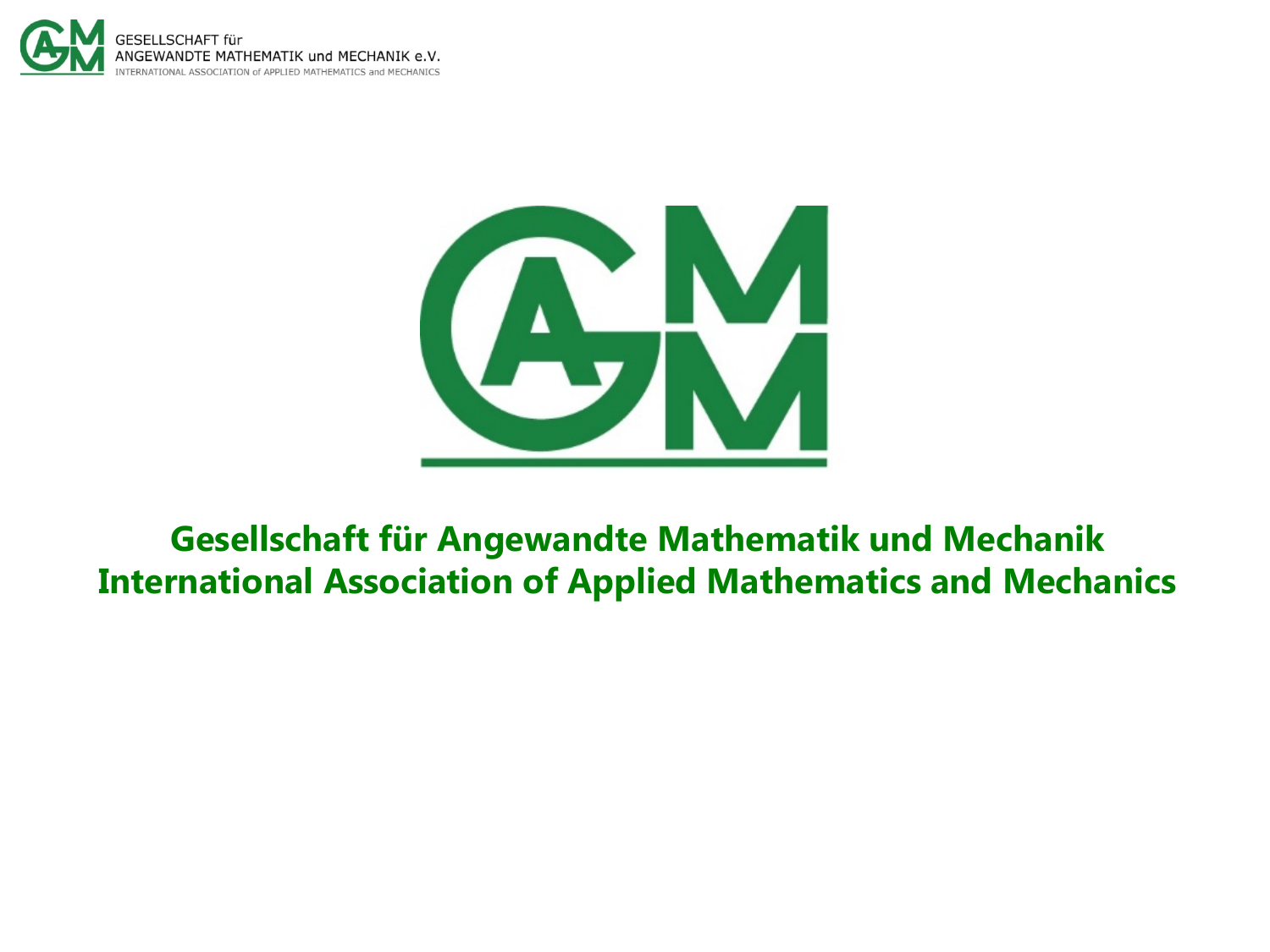

# **History of GAMM**

- 50 Jahre GAMM  $\begin{array}{c} \text{Table A}\\ \text{Klerer Mittshages} \\ \text{N-158} \end{array}$ Saringer, Verlag Berlin Heidelberg GmbH 1975
- 1822 Foundation of the Society of German Natural Scientists and Physicians e. V. (Gesellschaft Deutscher Naturforscher und Ärzte (GDNÄ)) as a lecture and discussion forum for new research findings at its annual meetings.
- As a result of an increasing specialisation, the GDNÄ has developed into numerous professional associations.
- 1890 Foundation of DMV.
- 1922 Foundation of GAMM
	- By Richard von Mises and Ludwig Prandtl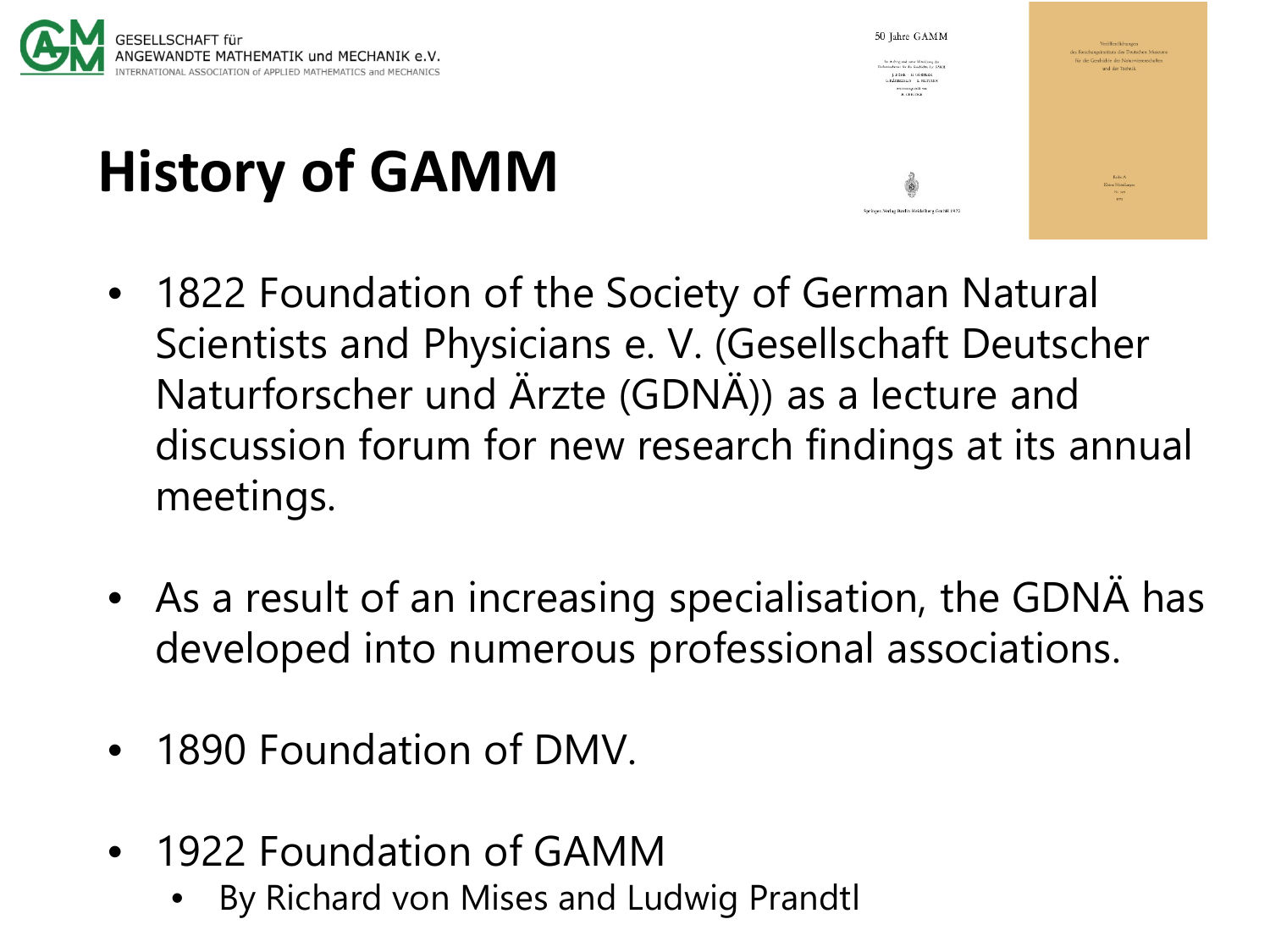

### **History of GAMM**



Prandtl: a pioneer in the development of the rigorous systematic mathematical analysis for aerodynamics

Von Mises: worked on solid mechanics, fluid mechanics, aerodynamics, aeronautics, statistics and probability theory.

Till today, unique combination of applied mathematics and mechanics!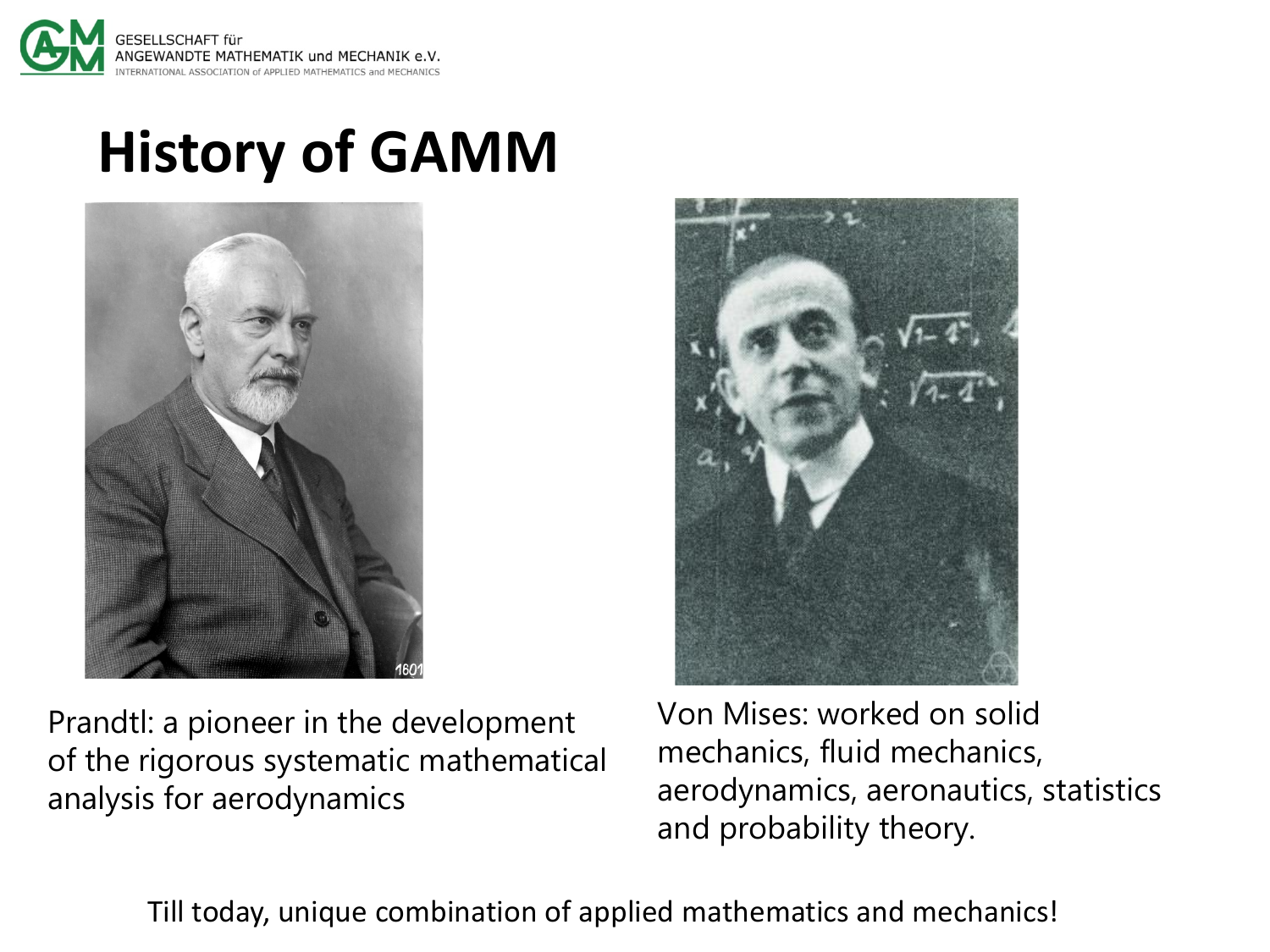

## **History of GAMM**

- First Statute of GAMM: "The purpose of the Society is to cultivate and promote scientific research in all branches of mechanics, mathematics and physics, which are among the foundations of engineering, primarily through the organization of scientific meetings."
- Current Statue of GAMM is using essentially the same wording. But there is much more today!